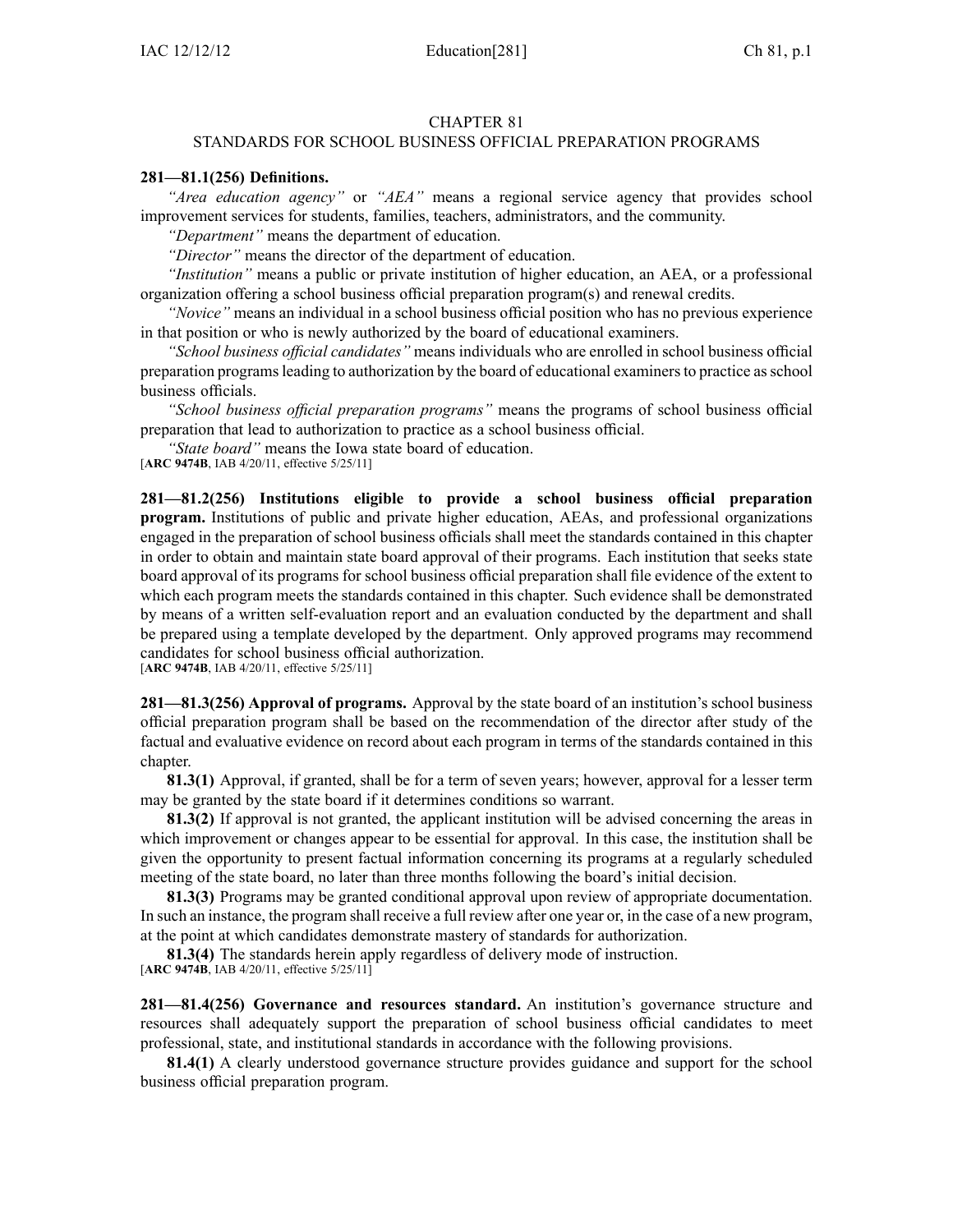**81.4(2)** Procedures for an appeals process for candidates are clearly communicated and provided to all candidates.

**81.4(3)** The program administers <sup>a</sup> comprehensive evaluation system designed to enhance the teaching competence and intellectual vitality of the professional educational institution.

**81.4(4)** Institutional commitment to the program includes financial resources, facilities, appropriate educational materials, media services including library services, and equipment to ensure the fulfillment of the institution's and program's missions and the delivery of quality programs.

**81.4(5)** The institution provides sufficient instructors and administrative, clerical, and technical staff to plan and deliver <sup>a</sup> quality school business official preparation program.

**81.4(6)** Resources are available to suppor<sup>t</sup> professional development opportunities for instructors.

**81.4(7)** Resources are available to suppor<sup>t</sup> technological and instructional needs to enhance candidate learning.

[**ARC 9474B**, IAB 4/20/11, effective 5/25/11]

**281—81.5(256) Instructor standard.** Instructor qualifications and performance shall facilitate the professional development of school business official candidates in accordance with the following provisions.

**81.5(1)** Instructors are adequately prepared for assigned responsibilities and have had experiences relative to the curricula the instructors are teaching and in situations similar to those for which the school business official candidates are being prepared. Instructors have experience and adequate preparation in effective methods for any mode of program delivery in which the instructors are assigned responsibilities.

**81.5(2)** Instructors instruct and model best practices in teaching, including the assessment of the instructors' own effectiveness as it relates to candidate performance.

**81.5(3)** Instructors are engaged in professional development that relates to school business official preparation.

**81.5(4)** Instructors collaborate regularly and in significant ways with colleagues in the institution and other institutions, schools, the department, and professional associations as well as with community representatives.

**81.5(5)** Part-time instructors and graduate assistants are identified as instructors and meet the background and experience requirements appropriate for the instructors' and assistants' assigned responsibilities.

[**ARC 9474B**, IAB 4/20/11, effective 5/25/11]

**281—81.6(256) Assessmentsystem and institution evaluation standard.** The institution's assessment system shall appropriately monitor individual candidate performance and use the performance data in concert with other information to evaluate and improve the institution and its programs.

**81.6(1)** *Program assessment system.*

*a.* The program utilizes <sup>a</sup> clearly defined managemen<sup>t</sup> system for the collection, analysis, and use of assessment data.

*b.* The institution clearly documents candidates' attainment of the program standards.

*c.* The institution demonstrates the propriety, utility, accuracy and fairness of both the overall assessment system and the instruments used and provides scoring rubrics or other criteria used in evaluation instruments.

*d.* The institution documents the quality of programs through the collective presentation of assessment data related to performance of school business official candidates. Documentation shall include the following:

(1) Data collected throughout the program, including data from all delivery models;

(2) Evidence of evaluative data collected from school business officials who work with the program's candidates; and

(3) Evidence of evaluative data collected by the institution through follow-up studies of graduates and their employers.

*e.* The institution explains the process for reviewing and revising the assessment system.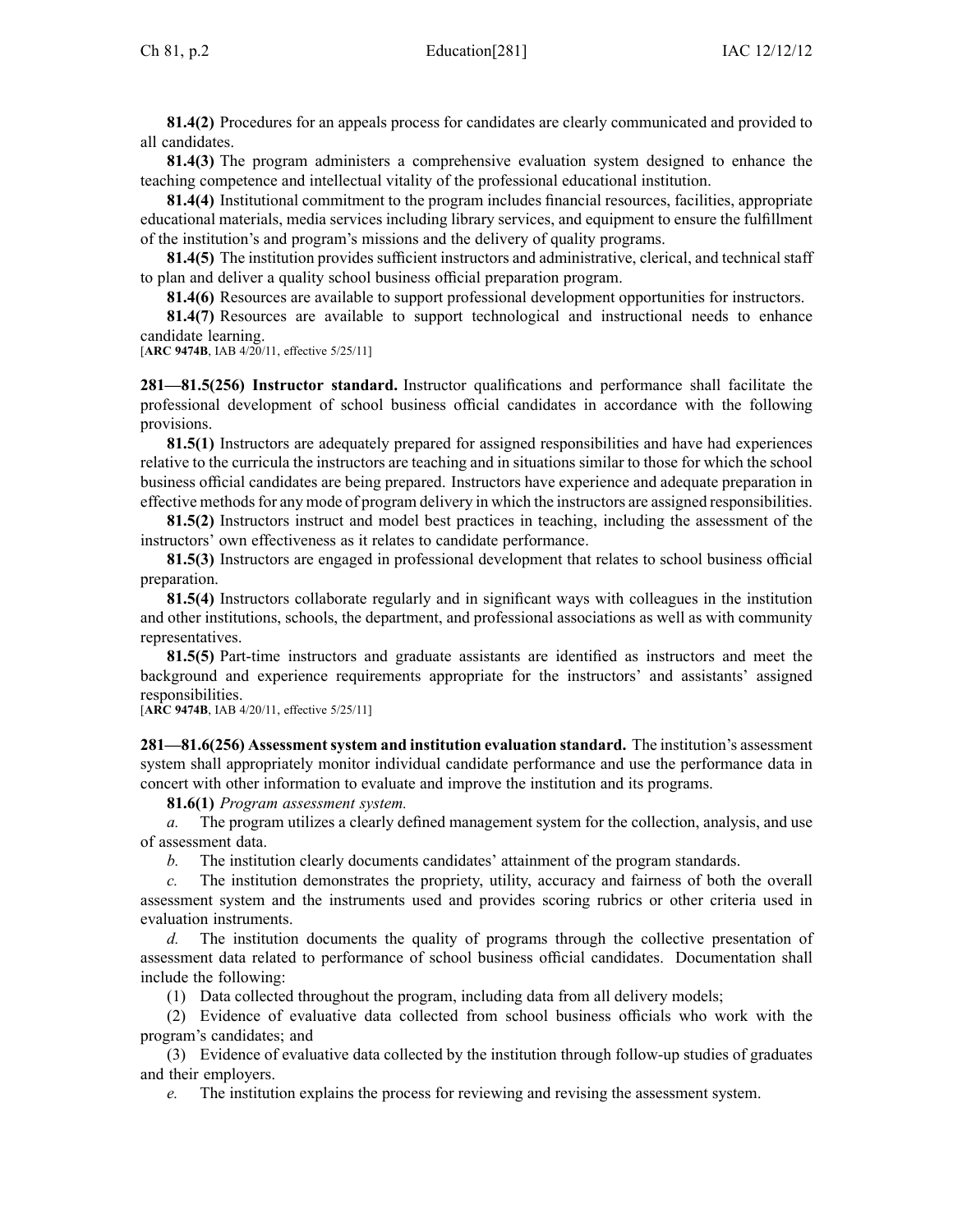*f.* The institution demonstrates how the information gathered by the institution and from the performance assessment system for candidates is shared with instructors and other stakeholders and used for program improvement.

**81.6(2)** *Performance assessment system for candidates.*

*a.* The performance assessment system for candidates is an integral par<sup>t</sup> of the institution's planning and evaluation system.

*b.* The performance assessment system for candidates includes <sup>a</sup> coherent, sequential assessment system for individual school business official candidates. The assessment system is shared with instructors to provide guidance for course and program improvement. The assessment system also provides ongoing feedback to school business official candidates about their achievement of program standards and guidance for reflection and improvement. Data are drawn from multiple formative and summative assessments of institutional evaluation of the candidates' content knowledge and professional knowledge and from application of this knowledge to the necessary skills and attributes appropriate for <sup>a</sup> novice school business official.

*c.* School business official candidate performance is assessed at the same standard regardless of the place or manner in which the program is delivered.

**81.6(3)** *Annual reports.* The institution annually reports to the department such data as are required by the state and federal governments at dates determined by the department.

**81.6(4)** *Survey of graduates.* The department periodically conducts <sup>a</sup> survey of schools, agencies, or facilities that employ licensed graduates of approved programs to ensure that the graduates' needs are adequately met by their programs and by the approval process herein.

[**ARC 9474B**, IAB 4/20/11, effective 5/25/11]

**281—81.7(256) School business official candidate knowledge and skills standards and criteria.** School business officials shall demonstrate content knowledge, professional knowledge, and skills in accordance with the following standards and supporting criteria. In addition, each school business official candidate shall meet all requirements established by the board of educational examiners for an authorization for which the candidate is recommended. Programs shall submit curriculum exhibit sheets for approval by the board of educational examiners and the department.

**81.7(1)** *Standard 1.* Each school business official shall demonstrate an understanding of Uniform Financial Accounting, governmental GAAP accounting, and statutory concepts. The school business official:

*a.* Is responsible for understanding and adhering to the Uniform Financial Accounting Manual and the current, accepted chart of accounts.

(1) Codes all salaries and benefits to the appropriate function, program, and project (if applicable) on <sup>a</sup> monthly basis;

(2) Ensures revenues, expenditures, and expenses are appropriately coded to the correct account on <sup>a</sup> monthly basis; and

(3) Ensures balance sheet items are properly coded as directed.

*b.* Understands and ensures implementation of state and federal law related to employment, personnel, and payroll.

*c.* Has an understanding of all projects and grants for which the district receives funding.

*d.* Understands the certified budgeting process and the content and purpose of each section of the aid and levy worksheet as well as other certified budget forms.

*e.* Understands the concep<sup>t</sup> of spending authority.

**81.7(2)** *Standard 2.* Each school business official shall demonstrate the ability to implement effective internal controls and accounting processes. The school business official:

*a.* Provides data on <sup>a</sup> monthly basis in sufficient detail as to be informative and useful for decision makers and stakeholders in providing educational and co- and extracurricular programs.

*b.* Ensures delivery, on <sup>a</sup> monthly basis, of <sup>a</sup> statement of receipts, disbursements, and amount on hand for every fund.

*c.* Ensures reconciliation of bank statements on <sup>a</sup> monthly basis.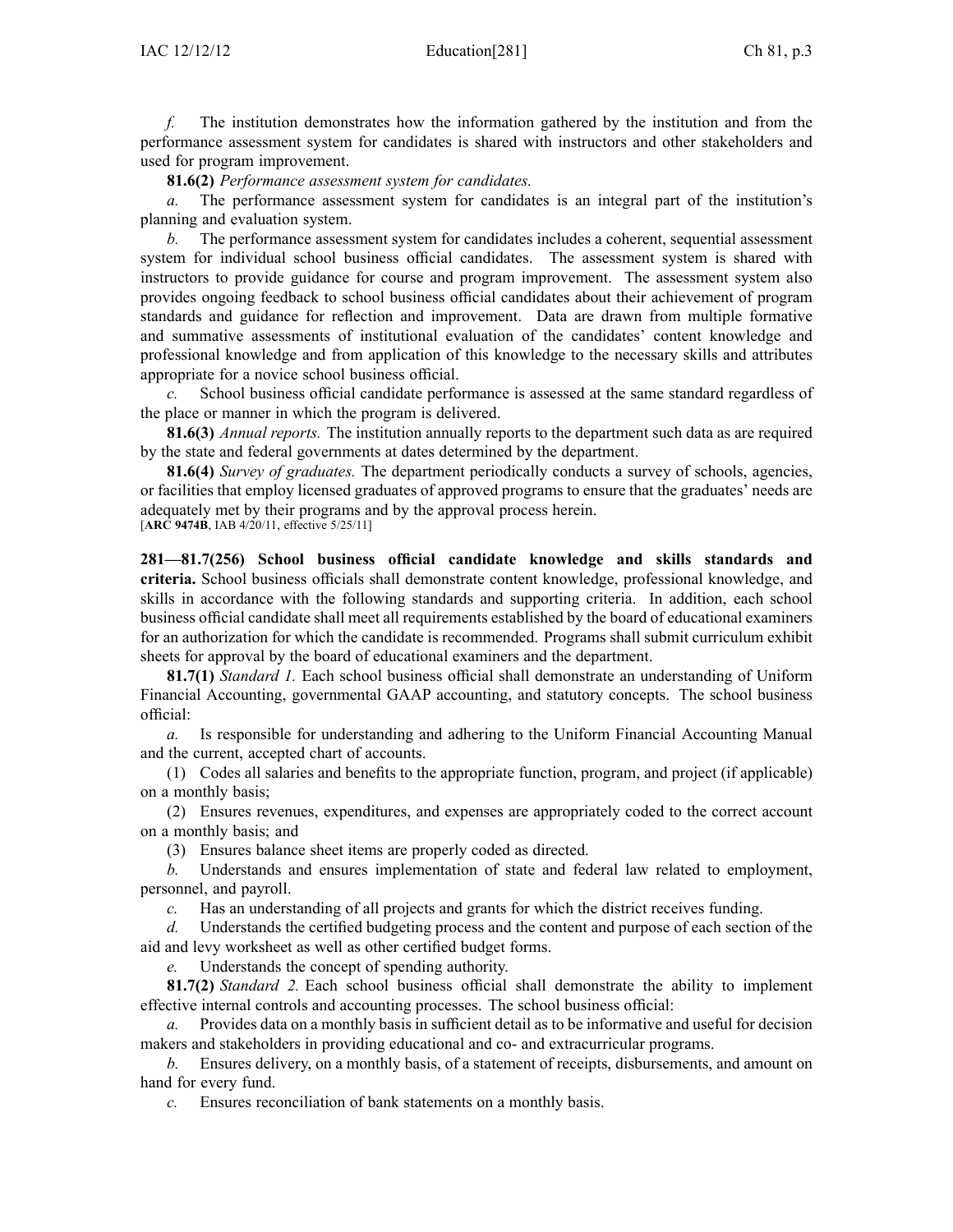*d.* Consistently follows the procedure by which products and services may be purchased (state bidding requirements, purchase orders, and purchasing processes).

*e.* Ensures that an annual line item budget that aligns with the district-certified budget revenues and expenditures is completed in <sup>a</sup> timely manner for each fund.

*f.* Maintains an itemized statement no more than five years old of the appraised value of all buildings and other capital assets and <sup>a</sup> list of historical costs.

*g.* Invests moneys not needed as authorized under Iowa Code and district policy.

*h.* Uses only depositories approved by the local school board.

*i.* Makes payments only to the person entitled to the payment and only for verified bills.

*j.* Understands and implements the various mechanisms by which to borrow money as well as the appropriate account coding and repaymen<sup>t</sup> processes.

*k.* Is able to produce budget forecasts and analyses of spending.

*l.* Is capable of preparing employee collective bargaining costing models and estimates.

**81.7(3)** *Standard 3.* Each school business official shall demonstrate an understanding of and compliance with federal, state, and local reporting requirements. The school business official:

*a.* Produces for the local school board periodic reports reflecting <sup>a</sup> financial statement in relation to spending authority and published budget control lines.

*b.* Ensures that an accurate and separate account of each fund is maintained.

*c.* Ensures the filing of all quarterly and annual payroll taxes and reports in <sup>a</sup> timely fashion, including but not limited to IRS Forms 941, 1099, W-2, and W-3 and OMB Circular A-87.

*d.* Files with the department of education, the department of management, and the state auditor all required reports in <sup>a</sup> timely fashion.

*e.* Understands the local collective bargaining agreemen<sup>t</sup> as well as nonemployee contracts.

**81.7(4)** *Standard 4.* Each school business official shall demonstrate compliance with applicable federal, state, and local laws. The school business official:

*a.* Understands the district board's policies and procedures and effectively implements applicable policies and procedures.

*b.* Implements effective records managemen<sup>t</sup> processes and procedures.

*c.* Has <sup>a</sup> working knowledge of laws applicable to school districts and area education agencies.

*d.* Understands and implements employment laws.

*e.* Understands and implements bidding and construction laws.

*f.* Understands and implements pension processes, including but not limited to retirement plans, IPERS, and 403B investments.

Ensures that the school board president's and secretary's signatures are on all checks and that the school board president's signature is on all contracts.

*h.* Ensures that billing for all tuition items is completed on the current prescribed timeline.

*i.* Manages scheduling and preparation for the local audit, including any request for proposals for audit services as applicable.

**81.7(5)** *Standard 5.* Each school business official shall demonstrate competence in technology appropriate to the school business official position. The school business official:

*a.* Effectively manages an integrated accounting system for fund accounting by the district and is able to assess technology needs for fiscal managemen<sup>t</sup> issues.

*b.* Maintains all funds in one integrated accounting system.

*c.* Displays <sup>a</sup> working knowledge of other software programs if required to be used by the school business official.

*d.* Is able to use Word, database, and spreadsheet documents effectively to meet the needs of the district.

*e.* Displays competence in using the department's secured Web site for reporting purposes and has attended applicable training sessions on its use.

*f.* Is able to upload the chart of accounts and understands the relationship of the chart of accounts to the other reports, including but not limited to the special education supplement, the annual repor<sup>t</sup> on use of sales tax revenue, and the annual transportation report. This duty includes testing the functionality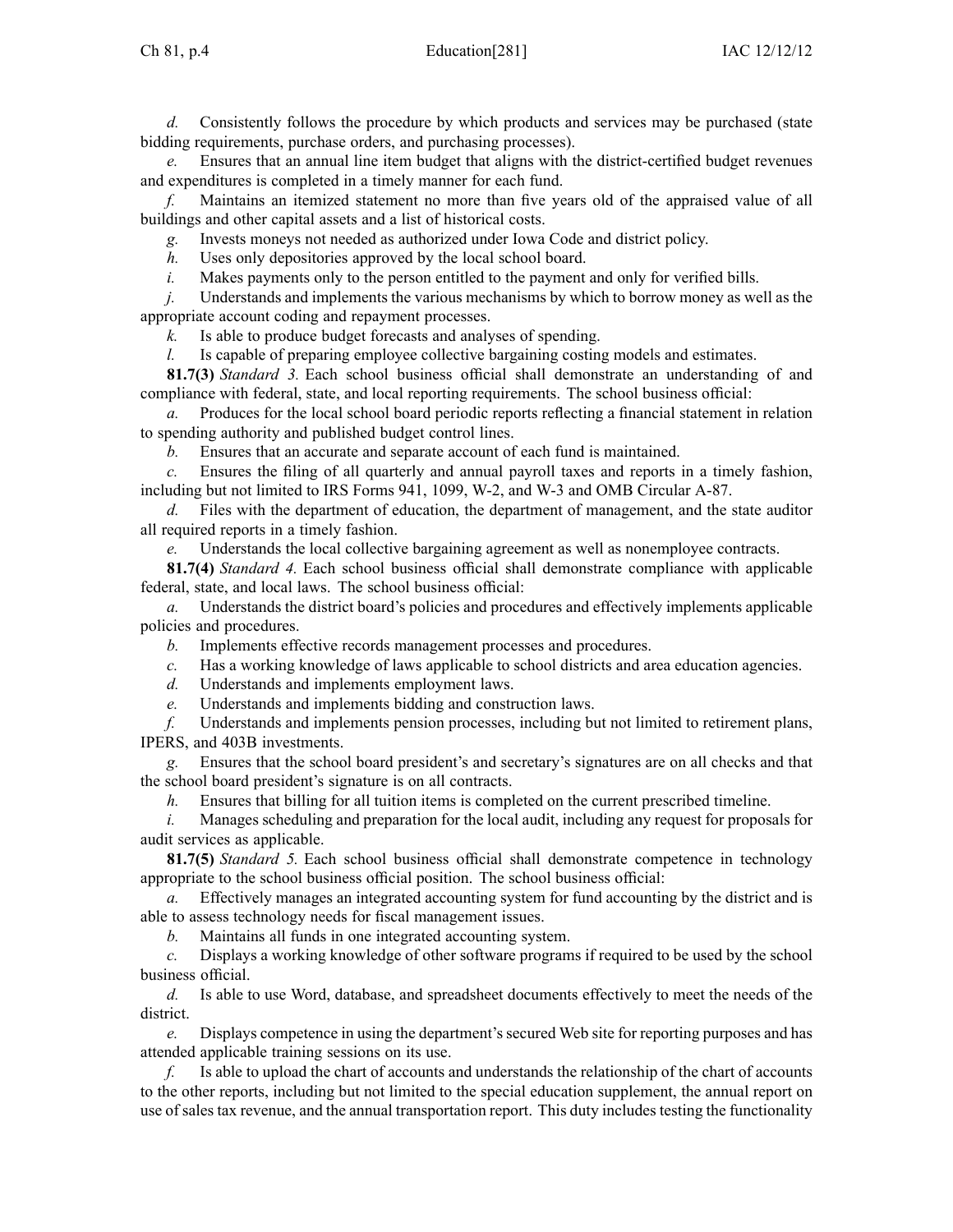of accounts used for accuracy. The testing is carried out in <sup>a</sup> manner that allowsfor identification of issues prior to the actual submission deadline.

**81.7(6)** *Standard 6.* Each school business official shall demonstrate appropriate personal skills. The school business official:

*a.* Is an effective communicator with all stakeholders, including but not limited to colleagues, policy makers, community members, and parents.

- *b.* Works effectively with employees and stakeholders.
- *c.* Ensures the timely flow of information.
- *d.* Maintains confidentiality with personal, restricted and embargoed information.
- *e.* Is able to analyze, evaluate, and solve problems.
- *f.* Timely and accurately performs the duties of <sup>a</sup> school business official.
- *g.* Maintains an environment of mutual respect, rapport, and fairness.
- *h.* Participates in and contributes to a school culture that focuses on improved student learning.

**81.7(7)** *Standard 7.* Each school business official shall engage in professional growth. The school business official:

- *a.* Stays current with accounting technologies and the department's financial reporting system.
- *b.* Demonstrates habits and skills of continuous inquiry and learning.
- *c.* Works collaboratively to improve professional practice.

*d.* Applies research, knowledge, and skills acquired from professional development opportunities to improve practice.

*e.* Engages with administration on an annual review of the effectiveness of district accounting and reporting processes and on an individual performance evaluation consistent with district policy.

*f.* If the school business official has not earned full authorization as <sup>a</sup> school business official, participates in the school business official mentoring program.

**81.7(8)** *Standard 8.* Each school business official shall fulfill professional responsibilities established by the school district. The school business official:

*a.* Adheres to school board policies, district procedures, and contractual obligations and ensures that applicable district policies are not in conflict with state law.

- *b.* Demonstrates professional and ethical conduct as defined by state law and district policy.
- *c.* Contributes to efforts to achieve district goals.
- *d.* Is able to contribute to cost/benefit analyses.
- *e.* Participates in the board of educational examiners ethics program.

*f.* Followsthe code of professional conduct and ethics and the rights and responsibilities described in 282—Chapters 25 and 26 of the Iowa Administrative Code.

**81.7(9)** *Standard 9.* If <sup>a</sup> school business official is also employed as the secretary or treasurer of the school board, the school business official shall:

- *a.* Take the oath of office within ten days following appointment.
- *b.* File <sup>a</sup> bond and ensure the level of coverage is adequate.
- *c.* Hold office until <sup>a</sup> successor has been appointed and qualified.
- *d.* Publish minutes, bills, and salaries on <sup>a</sup> timely basis.

*e.* Ensure that the department, the county auditor, and the treasurer are informed timely of the names and addresses for board officers as well as any changes therein.

*f.* File and preserve copies of all required reports and all papers transmitted pertaining to the business of the school corporation, including all certificates, reports, and proofs related to compulsory education.

*g.* Maintain separate books for minutes and elections and ensure that the records are complete.

*h.* Deliver all claims to the board for audit and allowance.

[**ARC 9474B**, IAB 4/20/11, effective 5/25/11; **ARC 0479C**, IAB 12/12/12, effective 1/16/13]

**281—81.8(256) School business official mentoring program.** The one-year mentoring program and its partners shall assist candidates in becoming successful school business officials in accordance with